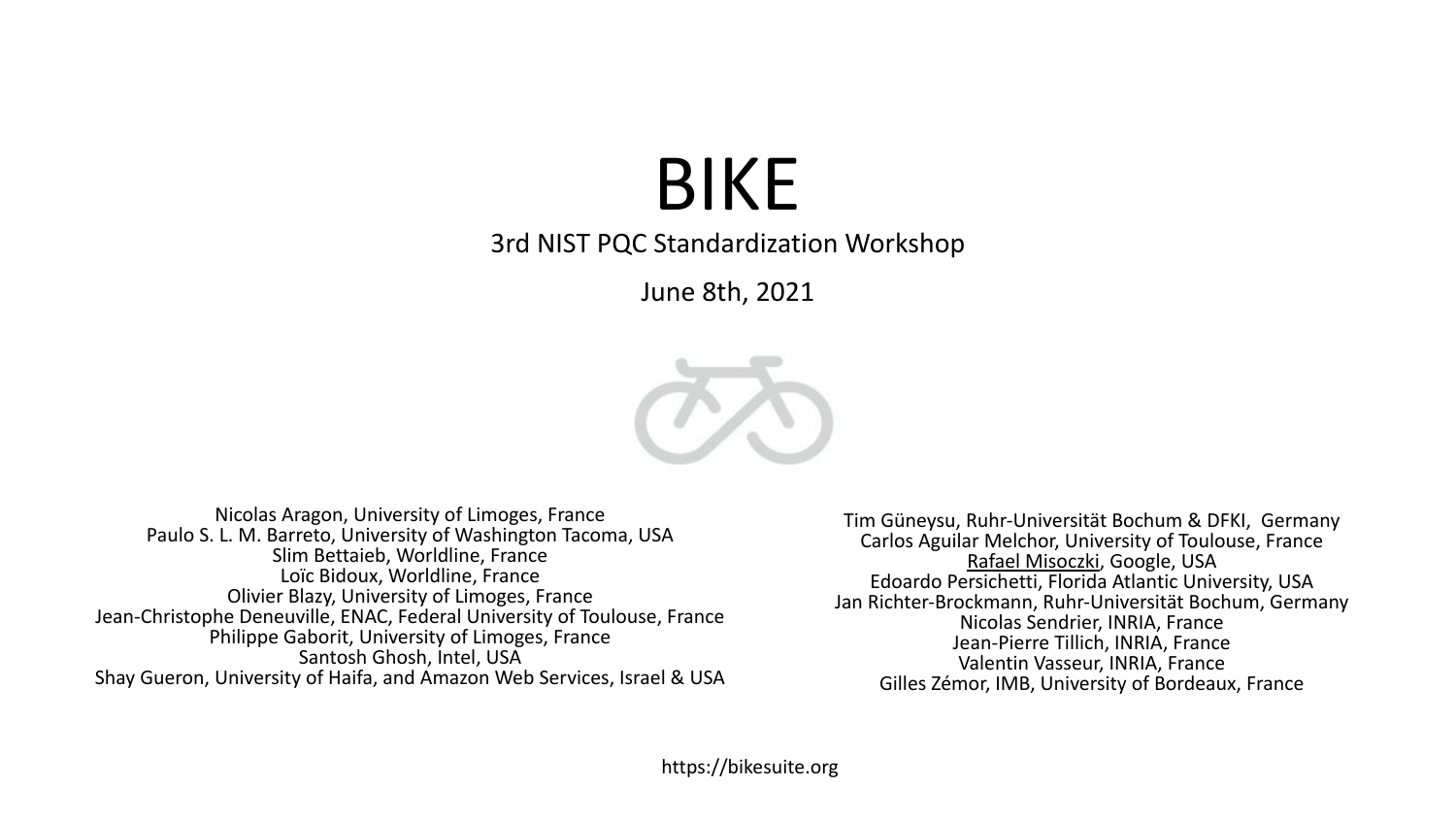# Agenda

- BIKE recap
- A hardware-friendly tweak
- BIKE adoption
- New team member Jan Richter-Brockmann

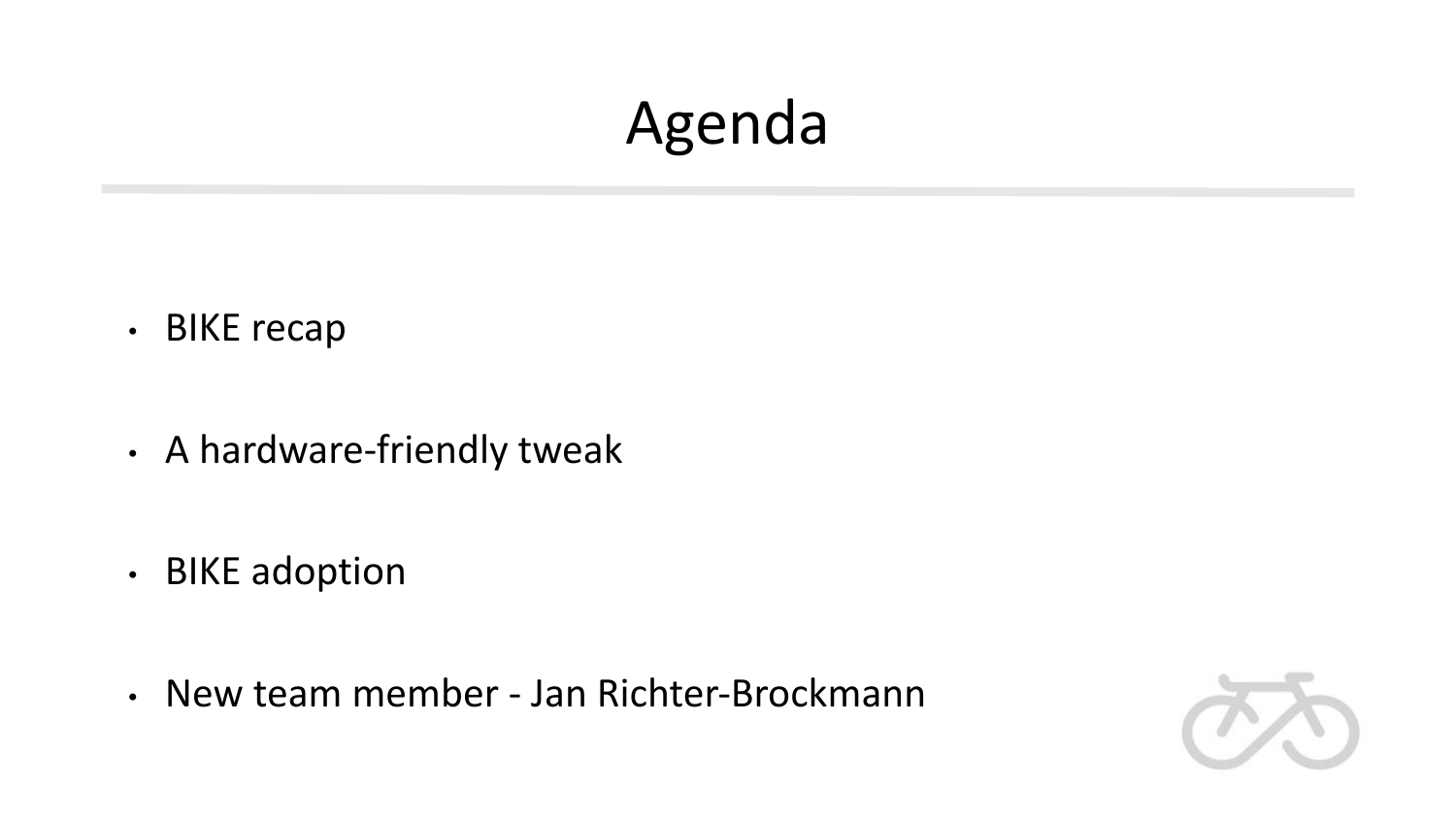## BIKE Recap

- Niederreiter-based KEM instantiated with QC-MDPC codes
- Leverage Fujisaki-Okamoto CCA Transform<sup>1</sup>
- State-of-the-art QC-MDPC Decoding Failure Rate analysis<sup>2</sup>
- Black-Gray-Flip Decoder implemented in constant time<sup>3</sup>

**1**: For an updated analysis of the FO transform applied to BIKE, see: Drucker, N., Gueron, S., Kostic, D., & Persichetti, E. (2021). On the applicability of the Fujisaki-Okamoto transformation to the BIKE KEM. Intl. Journal of Computer Mathematics: Computer Systems Theory. **2:** For a comprehensive discussion on Decoding Failure Rate of BIKE decoders, see: Valentin Vasseur's PhD thesis "Post-quantum cryptography: study on the decoding of QC-MDPC codes", 2021, available at:<https://who.rocq.inria.fr/Valentin.Vasseur/phd-defence/> **3**: See BIKE's Additional Implementation available at: <https://github.com/awslabs/bike-kem> and paper by N. Drucker, S, Gueron, D. Kostic "QC-MDPC Decoders with Several Shades of Gray". PQCrypto 2020: 35-50

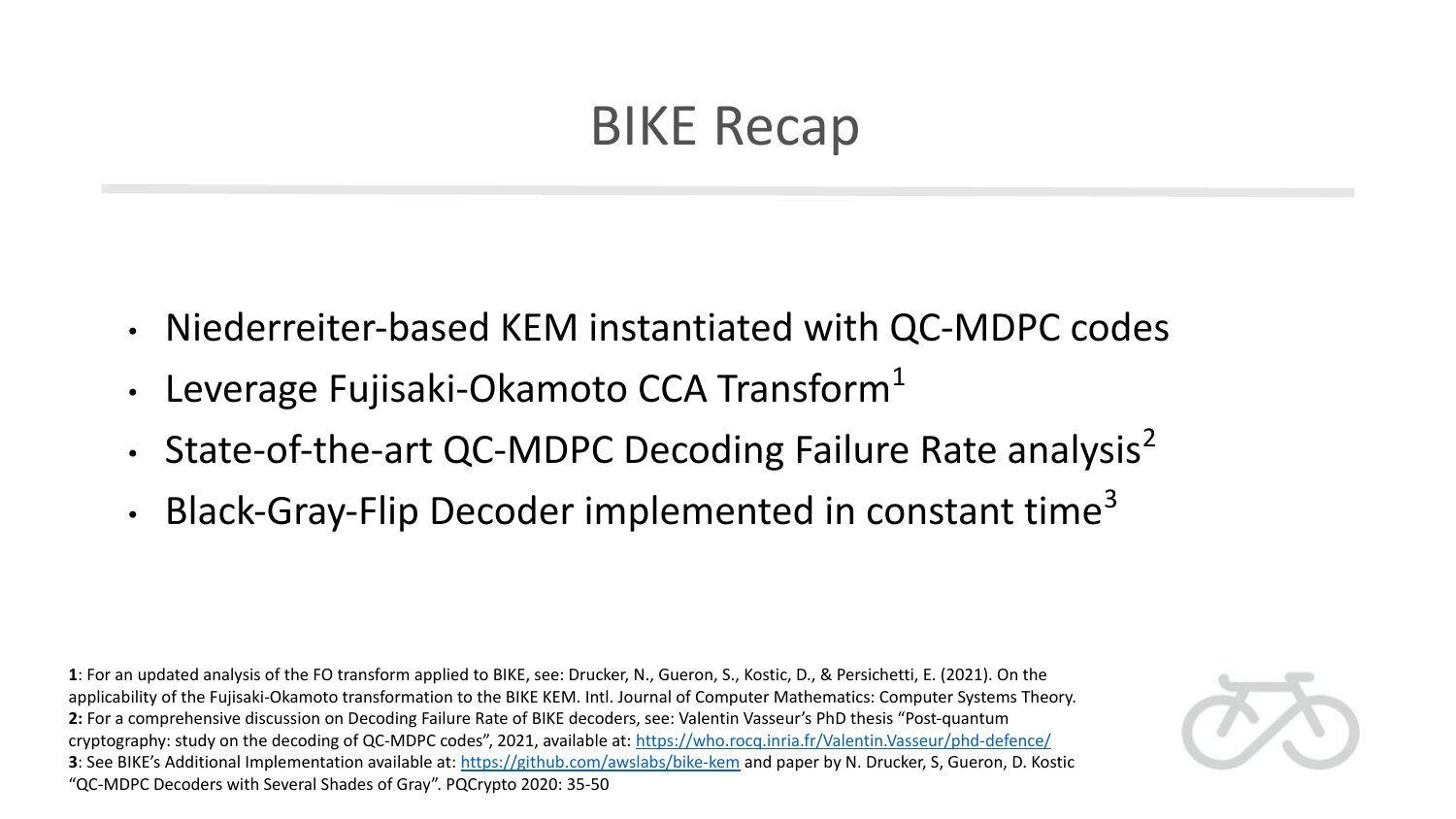# BIKE Recap - Spec

| $KeyGen: () \mapsto (h_0, h_1, \sigma), h$                                                                            | <b>Encaps</b> : $h \mapsto K$ , c                                    |  |
|-----------------------------------------------------------------------------------------------------------------------|----------------------------------------------------------------------|--|
| Output: $(h_0, h_1, \sigma) \in \mathcal{H}_w \times \mathcal{M}, h \in \mathcal{R}$                                  | Input: $h \in \mathcal{R}$                                           |  |
| 1: $(h_0, h_1) \xleftarrow{\$} \mathcal{H}_w$                                                                         | Output: $K \in \mathcal{K}$ , $c \in \mathcal{R} \times \mathcal{M}$ |  |
| 2: $h \leftarrow h_1 h_0^{-1}$                                                                                        | 1: $m \stackrel{s}{\leftarrow} M$                                    |  |
| 3: $\sigma \stackrel{\$}{\leftarrow} \mathcal{M}$                                                                     | 2: $(e_0, e_1) \leftarrow \mathbf{H}(m)$                             |  |
|                                                                                                                       | 3: $c \leftarrow (e_0 + e_1 h, m \oplus \mathbf{L}(e_0, e_1))$       |  |
|                                                                                                                       | 4: $K \leftarrow \mathbf{K}(m, c)$                                   |  |
| <b>Decaps</b> : $(h_0, h_1, \sigma)$ , $c \mapsto K$                                                                  |                                                                      |  |
| Input: $((h_0, h_1), \sigma) \in \mathcal{H}_w \times \mathcal{M}, c = (c_0, c_1) \in \mathcal{R} \times \mathcal{M}$ |                                                                      |  |
| Output: $K \in \mathcal{K}$                                                                                           |                                                                      |  |
| 1: $e' \leftarrow$ decoder $(c_0h_0, h_0, h_1)$                                                                       | $\triangleright e' \in \mathcal{R}^2 \cup \{\perp\}$                 |  |
| 2: $m' \leftarrow c_1 \oplus \mathbf{L}(e')$                                                                          | $\triangleright$ with the convention $\bot = (0,0)$                  |  |
| 3: if $e' = H(m')$ then $K \leftarrow K(m', c)$ else $K \leftarrow K(\sigma, c)$                                      |                                                                      |  |

#### **NOTATION**

| $\mathbb{F}_2$ :                  | Binary finite field.                                                          |                                                                                            |
|-----------------------------------|-------------------------------------------------------------------------------|--------------------------------------------------------------------------------------------|
| $\mathcal{R}$ :                   | Cyclic polynomial ring $\mathbb{F}_2[X]/(X^r-1)$ .                            | • $H : \mathcal{M} \to \mathcal{E}_t$ .                                                    |
| $\mathcal{H}_w$ :                 | Private key space $\{(h_0, h_1) \in \mathcal{R}^2 \mid  h_0  =  h_1  = w/2\}$ |                                                                                            |
| $\mathcal{E}_t$ :                 | Error space $\{(e_0, e_1) \in \mathcal{R}^2 \mid  e_0  +  e_1  = t\}$         | • $\mathbf{K}: \mathcal{M} \times \mathcal{R} \times \mathcal{M} \rightarrow \mathcal{K}.$ |
| $ g $ :                           | Hamming weight of a binary polynomial $g \in \mathcal{R}$ .                   | • $\mathbf{L}: \mathcal{R}^2 \to \mathcal{M}$                                              |
| $u \stackrel{\$}{\leftarrow} U$ : | Variable $u$ is sampled uniformly at random from the set $U$ .                |                                                                                            |
| $\bigoplus$ :                     | exclusive or of two bits, componentwise with vectors                          |                                                                                            |

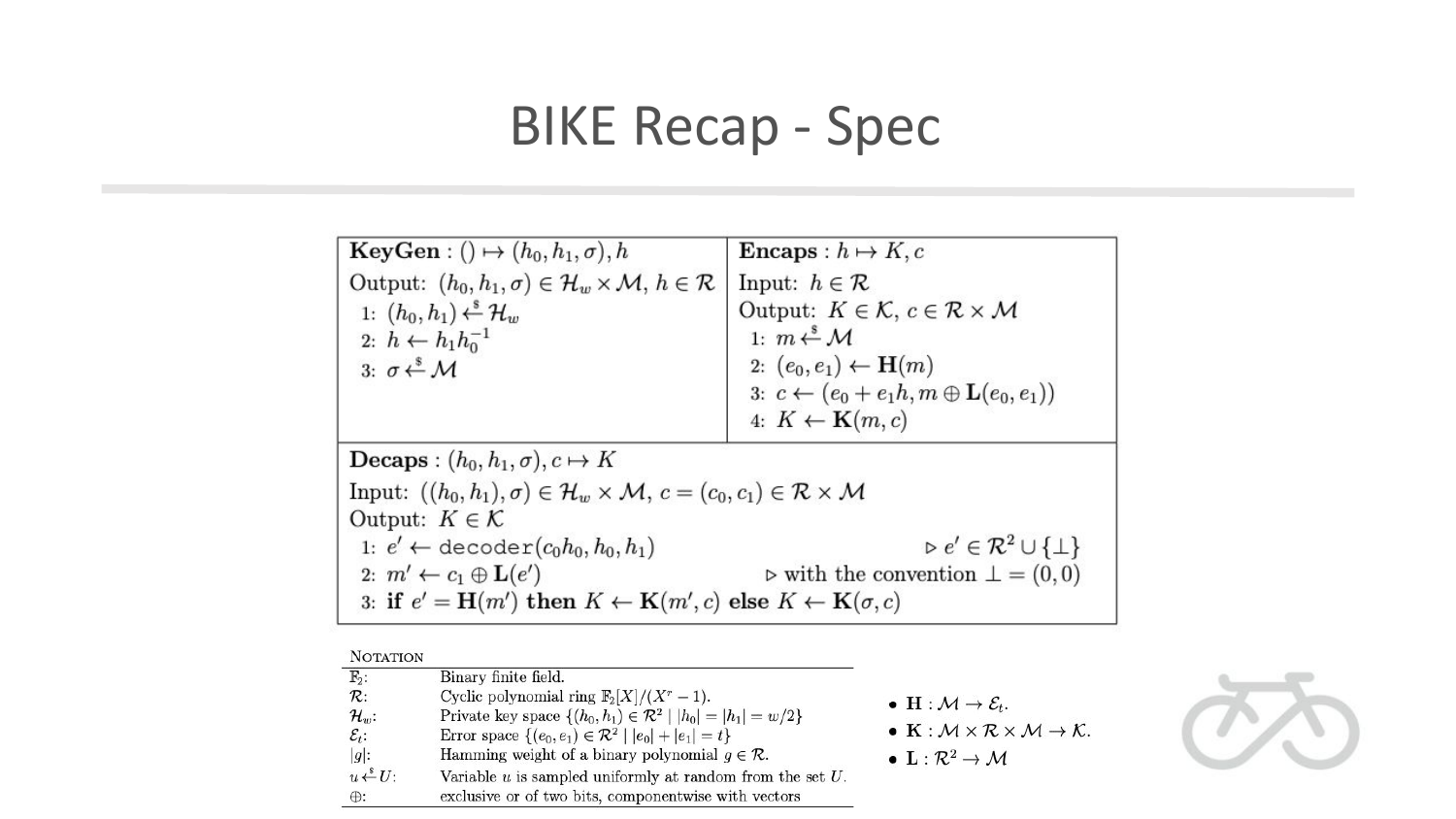### BIKE Recap - Performance

|        | AVX <sub>2</sub> | AVX512 | <b>VPCLMUL</b> |
|--------|------------------|--------|----------------|
| KeyGen | 600              | 585    | 470            |
| Encaps | 220              | 205    | 195            |
| Decaps | 2220             | 1356   | 1280           |

Latency cost for BIKE Level 1 in kilocycles (Additional Implementation)

| Message Flow              | Message          | Size     | Level 1 | Level 3 | Level 5 |
|---------------------------|------------------|----------|---------|---------|---------|
| $Init. \rightarrow Resp.$ | $\boldsymbol{n}$ |          | 12,323  | 24,659  | 40,973  |
| $Resp. \rightarrow Init.$ |                  | $r+\ell$ | 12,579  | 24.915  | 41.229  |

Communication cost in bits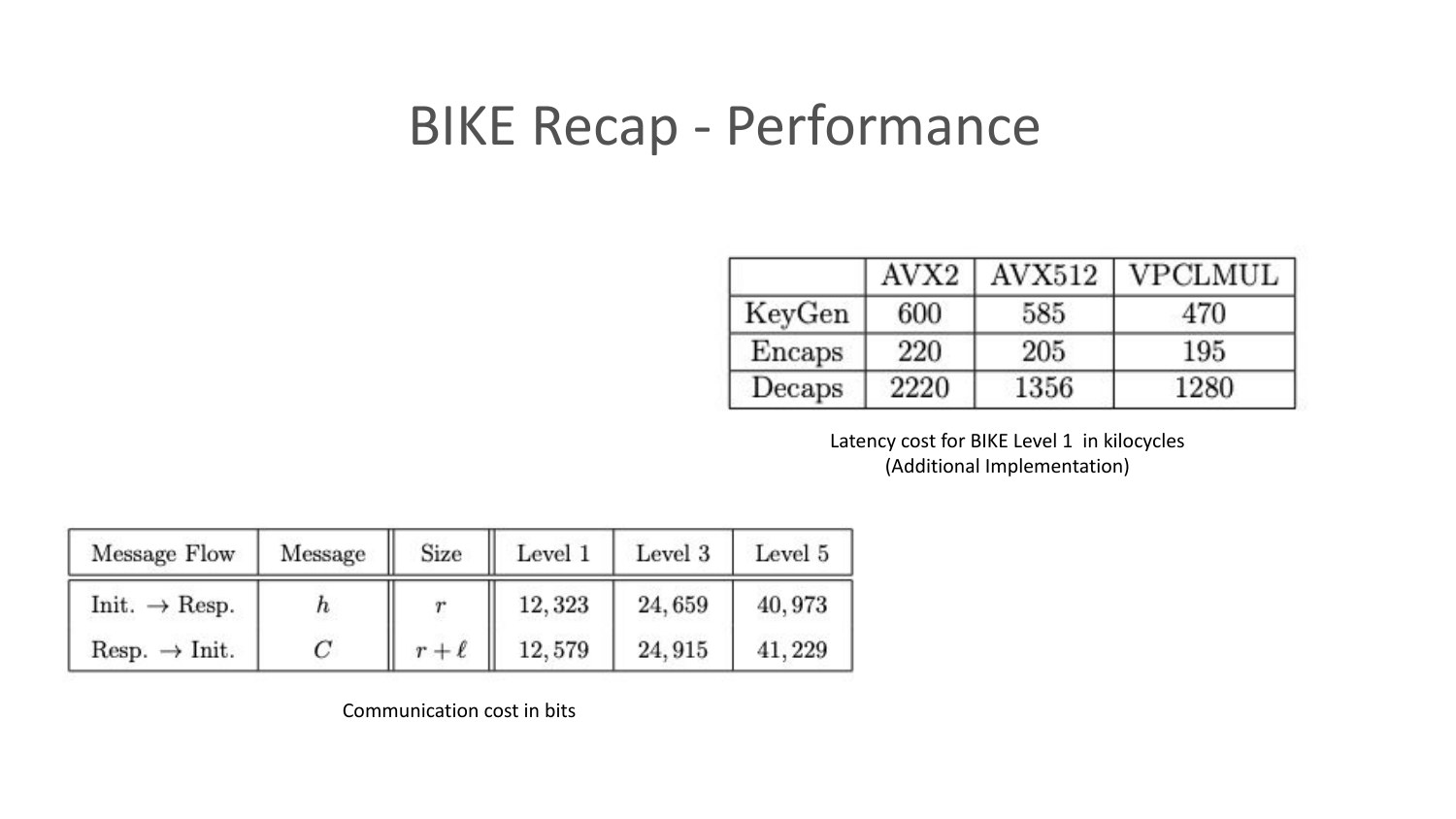### **Random Oracles in BIKE Specification**

#### Algorithm 1: Encapsulation.

**Input** : Public key  $h$ . **Output:** Encapsulated key K and ciphertext  $C = (c_0, c_1)$ .

- 1 Generate  $m \stackrel{\$}{\leftarrow} \{0,1\}^{\ell}$  uniformly at random.
- 2 Compute  $(e_0, e_1) \leftarrow \mathbf{H}(m)$ .
- **s** Compute  $C = (c_0, c_1) \leftarrow (e_0 + e_1 h, m \oplus \mathbf{L}(e_0, e_1)).$
- 4 Compute  $K \leftarrow \mathbf{K}(m, C)$
- 5 Return  $(C, K)$ .

Algorithm 1: Decapsulation.

**Input**: Private key  $(h_0, h_1, \sigma)$  and ciphertext  $C = (c_0, c_1)$ . **Output:** Decapsulated key  $K$ .

- 1 Compute syndrome  $s \leftarrow c_0 h_0$ .
- 2 Compute  $\{(e'_0, e'_1), \perp\} \leftarrow \text{decoder}(s, h_0, h_1).$
- **3** Compute  $m' \leftarrow c_1 \oplus \mathbf{L}(e'_0, e'_1)$
- 4 if  $\mathbf{H}(m') \neq (e'_0, e'_1)$  then
- Compute  $K \leftarrow K(\sigma, C)$ . 5
- 6 else
- Compute  $K \leftarrow \mathbf{K}(m', C)$  $\overline{7}$
- $\overline{\mathbf{s}}$  Return  $K$ .

#### **Random Oracles: H, K, and L**

$$
\begin{aligned} \mathbf{H}: \{0,1\}^{l} &\rightarrow \{0,1\}_{[t]}^{2r} \\ \mathbf{K}: \{0,1\}^{r+2l} &\rightarrow \{0,1\}^{l} \\ \mathbf{L}: \{0,1\}^{2r} &\rightarrow \{0,1\}^{l} \end{aligned}
$$

Replaced the underlying symmetric cryptographic primitives

**New**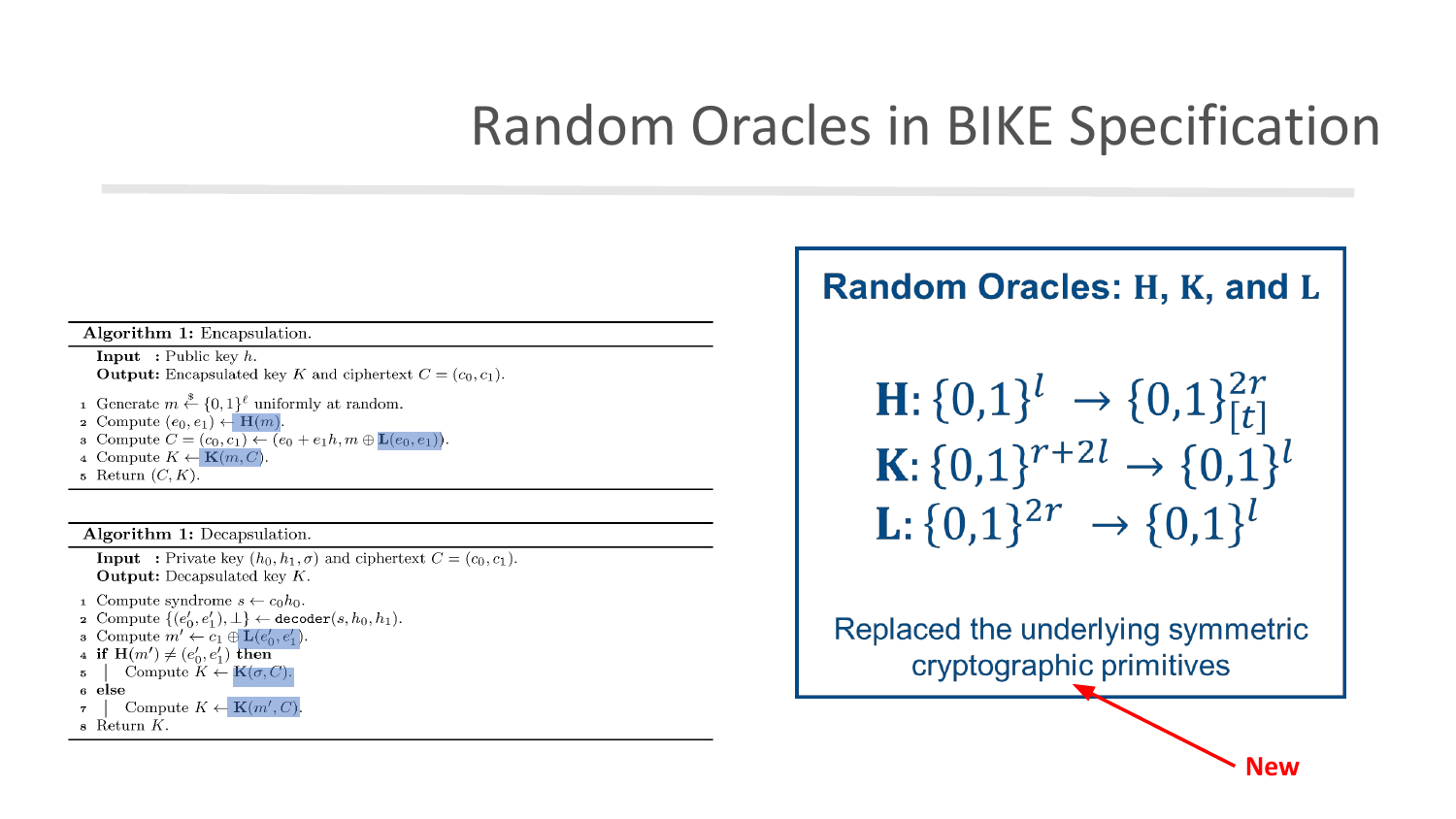### Implementation of our Random Oracles

| <b>Function</b> | Old             | <b>New</b>              |
|-----------------|-----------------|-------------------------|
| н               | <b>AES-256</b>  | SHAKE-256               |
| K               | <b>SHA2-384</b> | <b>SHA3-384</b>         |
|                 | <b>SHA2-384</b> | <b>SHA3-384</b>         |
| <b>PRNG</b>     | <b>AES-256</b>  | <b>SHA3-384</b>         |
|                 |                 |                         |
|                 |                 | <b>All KECCAK-based</b> |

Only one cryptographic primitive is required instead of two

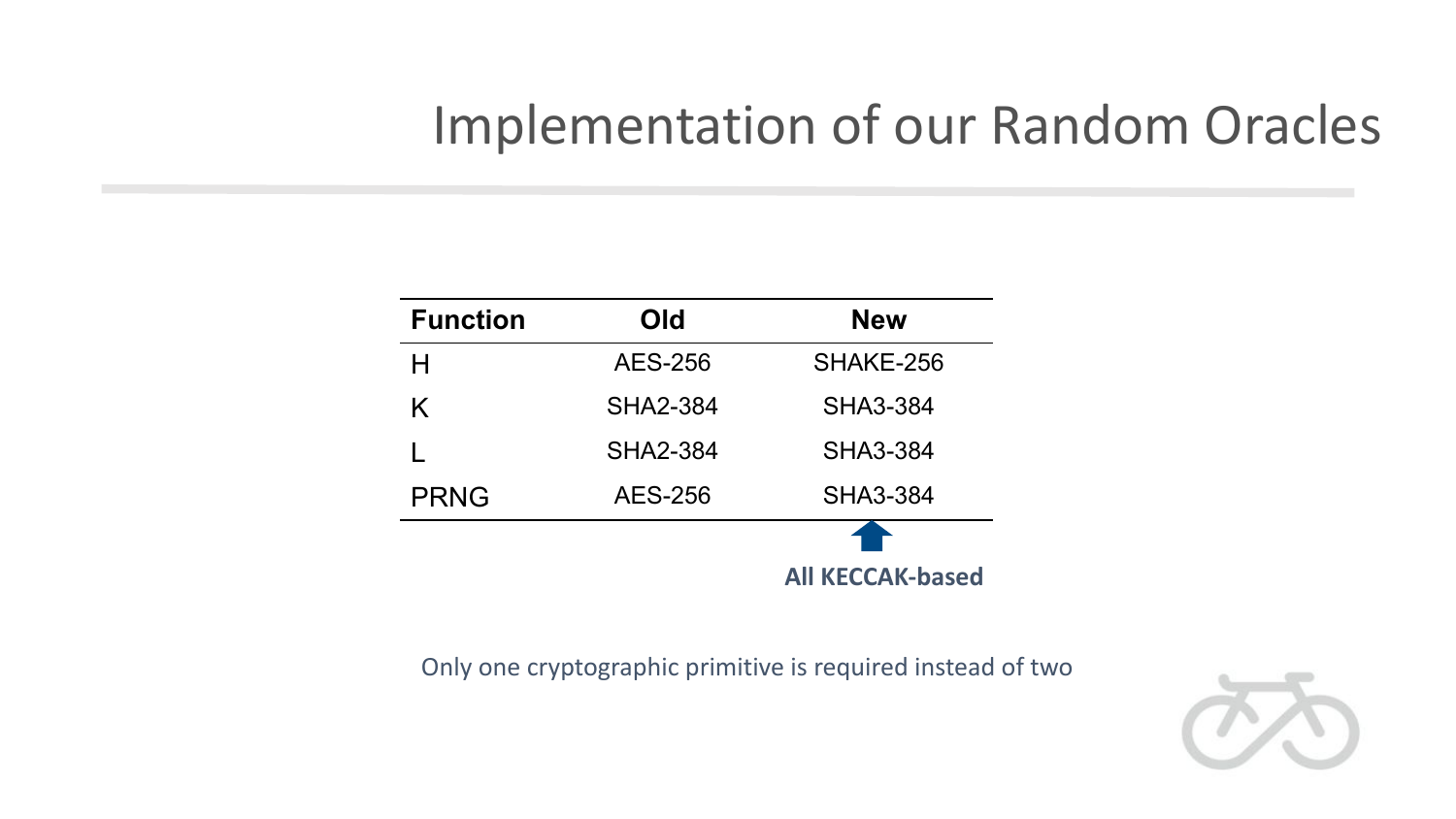# Hardware

Encapsulation

#### Resource Utilization (b=32)







### Software

|                       | Spec 4.1 to 4.2 Slowdown |
|-----------------------|--------------------------|
| <b>Key Generation</b> | $+1.79%$                 |
| <b>Encapsulation</b>  | $+13.54%$                |
| <b>Decapsulation</b>  | $+3.21%$                 |

Clock cycles difference for Level 1 on a machine with an Intel Xeon CPU E5-1660 3.2 GHz, 128 GB RAM (Reference Implementation)

#### **Smaller and faster hardware implementation**

#### **at the cost of a slightly slower software implementation**

Obs: Recall that Encaps is by far the fastest BIKE step (~200 kcycles Additional implementation), thus a  $\sim$ 13% penalty is in practice minor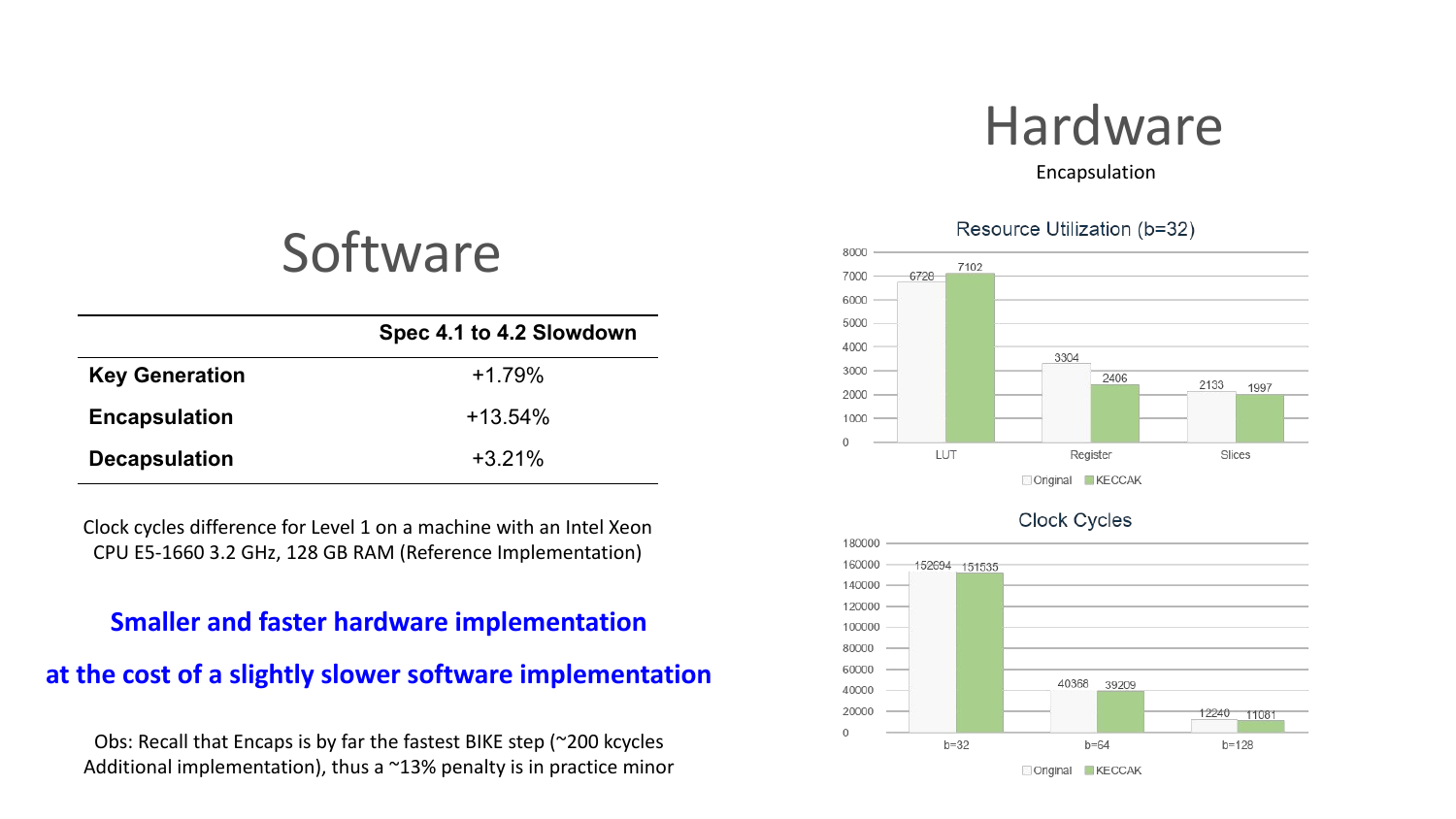## **BIKE Adoption - Status Update**

#### **AWS Security Blog**

#### Post-quantum TLS now supported in AWS KMS

by Andrew Hopkins | on 04 NOV 2019 | in Advanced (300), AWS Key Management Service, Security, Identity, & Compliance | Permalink | Comments | → Share

Internet Engineering Task Force Internet-Draft Intended status: Experimental Expires: September 10, 2021

M. Campagna E. Crockett AWS March 9, 2021

Hybrid Post-Quantum Key Encapsulation Methods (PQ KEM) for Transport Laver Security 1.2 (TLS) draft-campagna-tls-bike-sike-hybrid-06

#### **Abstract**

Hybrid key exchange refers to executing two independent key exchanges and feeding the two resulting shared secrets into a Pseudo Random Function (PRF), with the goal of deriving a secret which is as secure as the stronger of the two key exchanges. This document describes new hybrid key exchange schemes for the Transport Layer Security 1.2 (TLS) protocol. The key exchange schemes are based on combining Elliptic Curve Diffie-Hellman (ECDH) with a post-quantum key encapsulation method (PO KEM) using the existing TLS PRF.

#### **OPEN QUANTUM SAFE**

software for prototyping quantum-resistant cryptography

The Open Quantum Safe (OQS) project is an open-source project that aims to support the development and prototyping of quantum-resistant cryptography.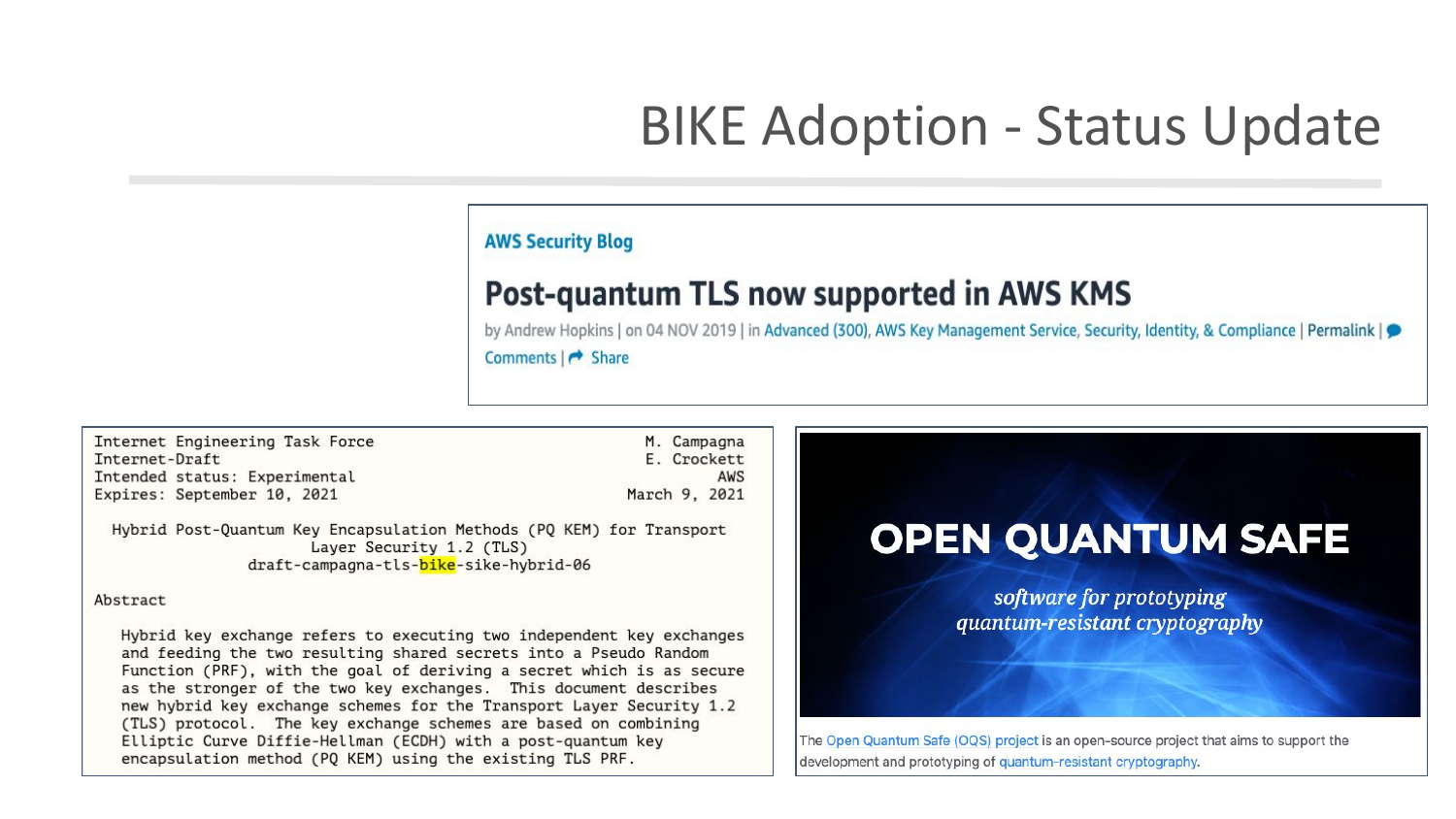### New Team Member

- Jan Richter-Brockmann
	- PhD Candidate Ruhr-Universität Bochum
	- Intern at Intel Labs
	- Area of expertise: efficient Hardware cryptographic implementations